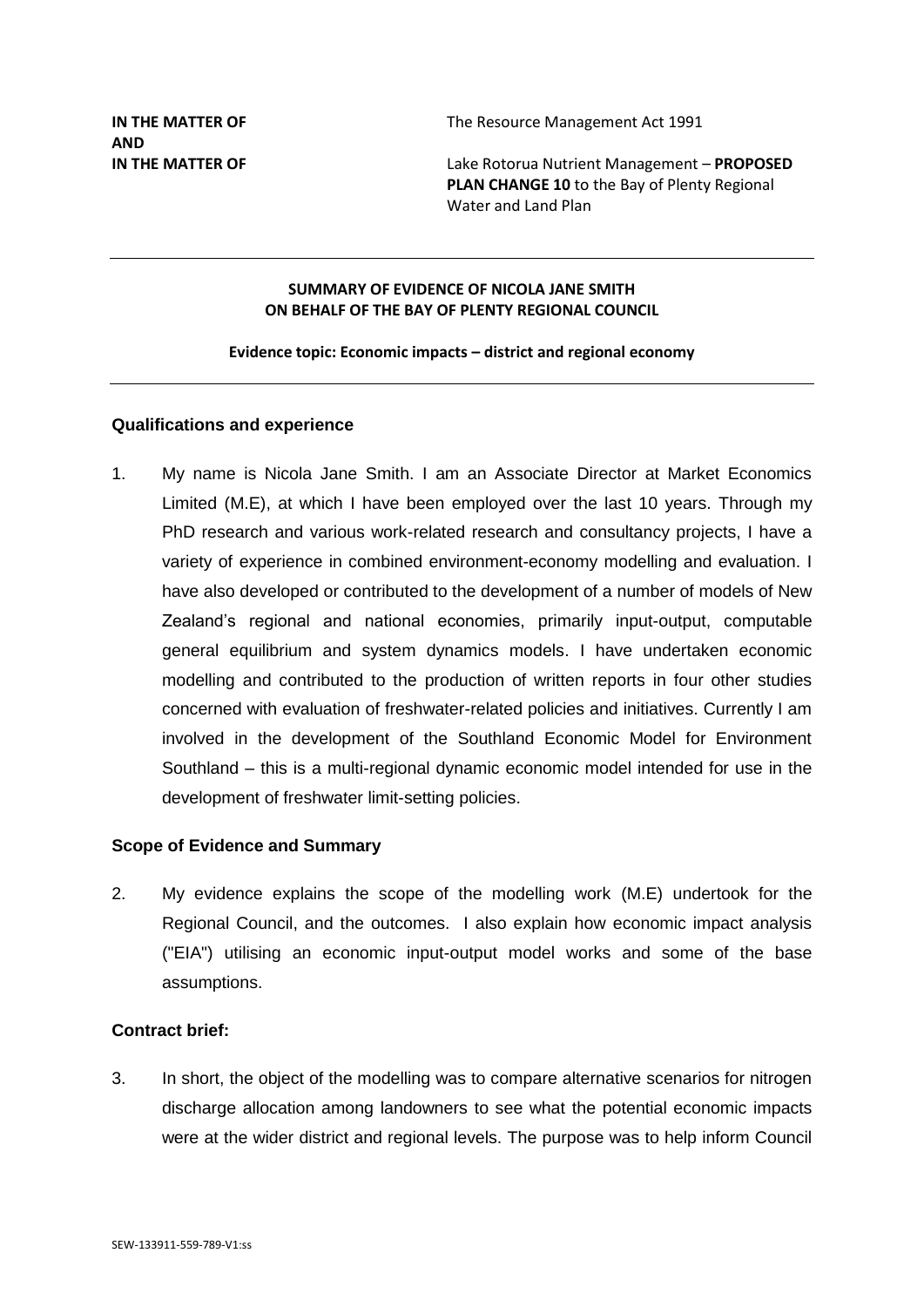and stakeholders of the potential outcomes of the different allocation options under different trading assumptions.

- 4. M.E was requested to consider three allocation scenarios in its economic analysis. These were:
	- (a) Single sector target scenario ('Scenario 1').
	- (b) Natural capital allocation scenario ('Scenario 4').
	- (c) Sector ranges scenario ('Scenario 8').
- 5. The modelled trading and land use change assumptions were:
	- (a) Fully efficient trading (where all nitrogen discharge allowance trades that are economically desirable occur and land use moves to its most efficient use), with no restrictions on the amount of land use change.
	- (b) Fully efficient (as above), with total land use change is limited to 5000 ha.
	- (c) 50% trading frictions (where 50% of allowances are retained by farmers to whom these entitlements are allocated, with no restriction on the amount of land use change that can occur.
	- (d) 50% trading frictions (as above), with total land use change limited to 5000 ha.
- 6. We also considered whether and to what extent there may be other positive impacts from land use change and a clean lake, as part of the context of these changes in the district and regional impact. This includes positive changes to employment and tourism spend, as might occur from the avoidance of adverse environmental effects (as associated with a lake associated with high nutrient loads).

## **Outcome of report**

7. When trading is fully efficient the GDP and employment effects are the same for all allocation options. This is because under fully efficient trading the economic decisions of landowners take them all to the same point. Under fully efficient trading the district and regional value added is projected to decrease by \$2.5m/yr (0.09% of total value added for the district) and \$3.4m/yr (0.03% of regional value added).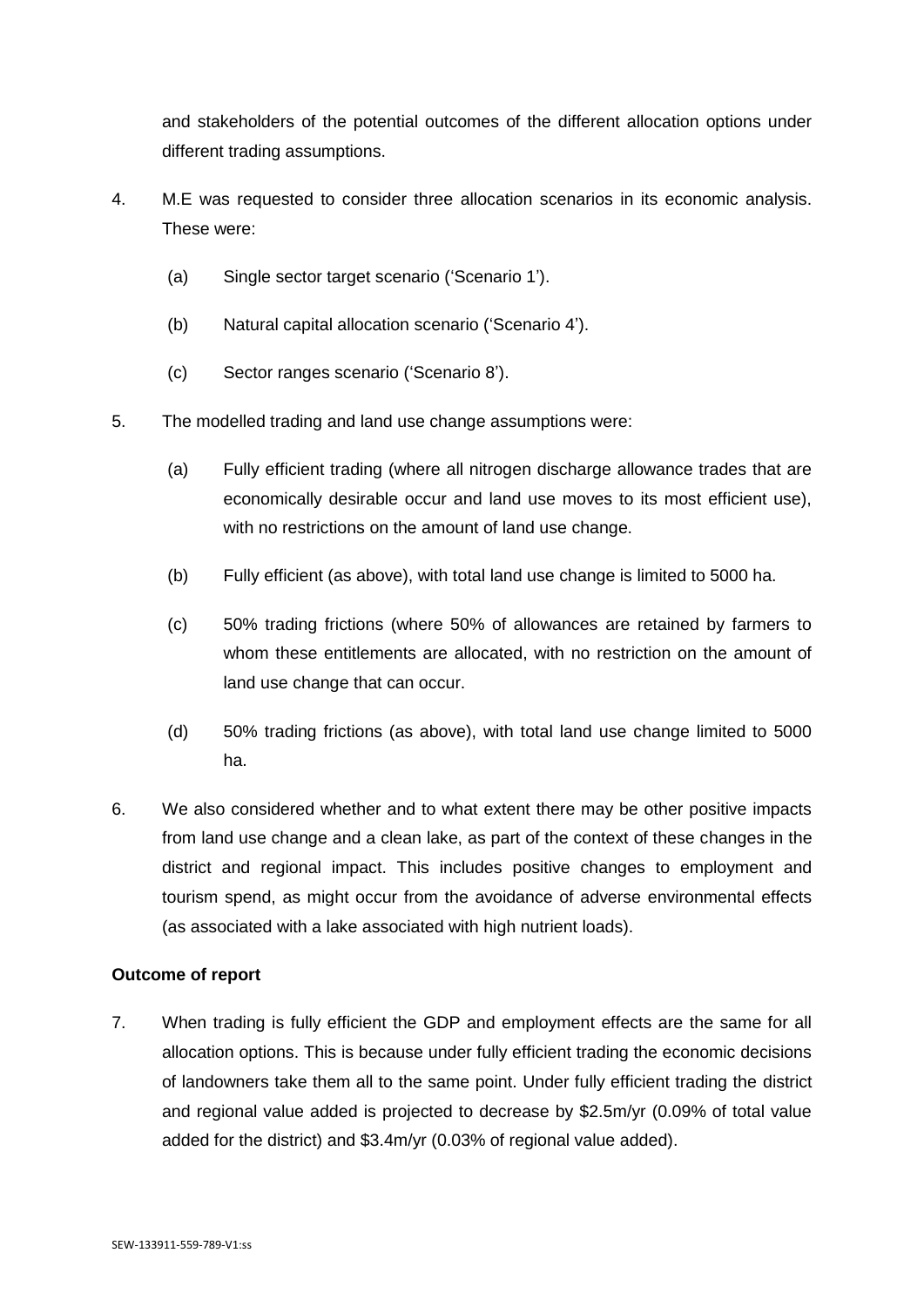- 8. In the scenarios where trading was assumed to be less efficient the sector ranges scenario (Scenario 8) performed the best in that the value added and employment impacts calculated were either equal to or less than those calculated for the other two nitrogen allocation scenarios. Under the 50% trading efficiency assumption, the sector range scenario reduced value added for the district and region by \$3.5m (0.13%) and \$4.3m (0.04%) respectively. Employment losses at the district and regional level were 76 and 83 respectively.
- 9. The results of the sector range scenario were followed closely by the single sector target scenario (Scenario 1), which was slightly more costly. The natural capital allocation scenario (Scenario 4) was the least favourable of the allocation options considered, - when trading frictions were incorporated into the analysis. The reason the natural capital allocation scenario is more costly when trading frictions exist is because it allocates nitrogen discharge allowances to activities that overall produce less economic output and incomes across the catchment. Although nitrogen trading allows for the nitrogen discharge allowances to be re-allocated so that greater levels of economic output and income can be generated, this cannot be fully achieved with trading frictions.
- 10. Regardless of the allocation option considered, a large portion of the economic impacts of the nitrogen controls on agriculture within the Lake Rotorua catchment will be felt outside of the catchment and district. In part this reflects the strong interconnections, as a result of supply-chain networks, between economic activities within the catchment and district, and activities elsewhere within the New Zealand economy.
- 11. Additionally, the incentives scheme to help encourage land use change through buying nitrogen allocation is funded by both the regional and national governments. This shares the costs and impacts of reducing nitrogen across the whole region and nation, and is a flow of funds into the district economy.
- 12. The nitrogen allocation options considered all result in an uneven distribution of impacts across economic industries, particularly for Rotorua District.
- 13. We also considered three tourism scenarios. These were a 1%, 2% and 3% change in Rotorua District's tourism demands, calculated with reference to 2012 tourism data. Conceptually these changes in tourism demands can be viewed as either avoided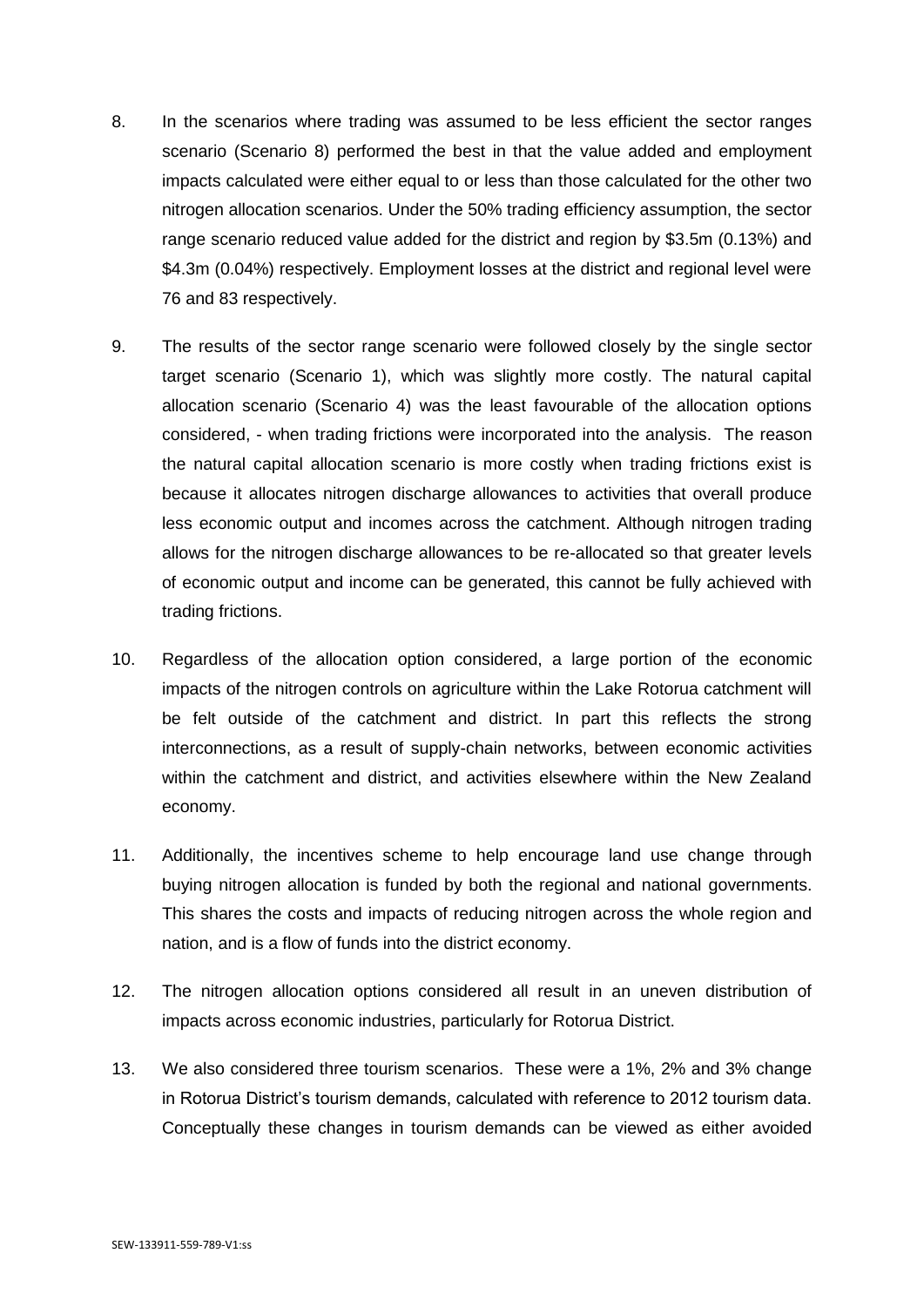losses or net gains. The basis of the consideration was a simple "what if" scenario of potential changes in tourism demands at district, regional and national levels.

- 14. The tourism scenarios were approximations because tourism demands are subject to significant fluctuations and high levels of uncertainty. The magnitude of economic losses avoided (or economic benefits gained) upon achievement of improved water quality depends upon a number of factors outside of the influence of the region and nation. This includes changes in disposable incomes within other countries, changes in the aviation market, and changes in attractions at competing destinations. .
- 15. Should the improvements in water quality help to avoid losses in (or even increase) tourism demands, the industries that will most benefit are among those least impacted from the likely changes in farm systems to meet nitrogen limits. In particular it is the service sectors that will be positively impacted by a gain in tourism. Just over half the value added gains that are calculated to occur in Rotorua District from increased tourism expenditure are within the two sub-industries accommodation and food and beverage services.

### **Basis of my opinion : EIA methodology – MRIO**

- 16. I have applied economic impact analysis ("EIA") utilising an economic multi-regional input-output (MRIO) model. The model is described in detail in my report.
- 17. One of the core strengths of IO models is the ability to capture complex interactions and interdependencies which take place between different sectors within an economy. This means that it is possible to consider a vast number of the indirect or flow-on effects that occur throughout an economy as a result of any type of economic change. IO analysis also enables economic impacts to be evaluated at the level of individual sectors or industries, thus providing a disaggregated picture of the nature of economic impacts.
- 18. When undertaking economic modelling the initial task is to collate information on direct economic changes. A direct outcome of all of the nitrogen allocation scenarios considered was that agricultural land owners would need to ensure that the activities on their land changed to meet the specified levels of nitrogen output. For some farms this will mean changes in the types and magnitude of inputs used, for example removing summer crops and replacing with supplements and lowering fertiliser use. In many cases there is also changes in output (e.g. milk, livestock) produced per hectare. Still for other farms there may be changes in land use altogether, for example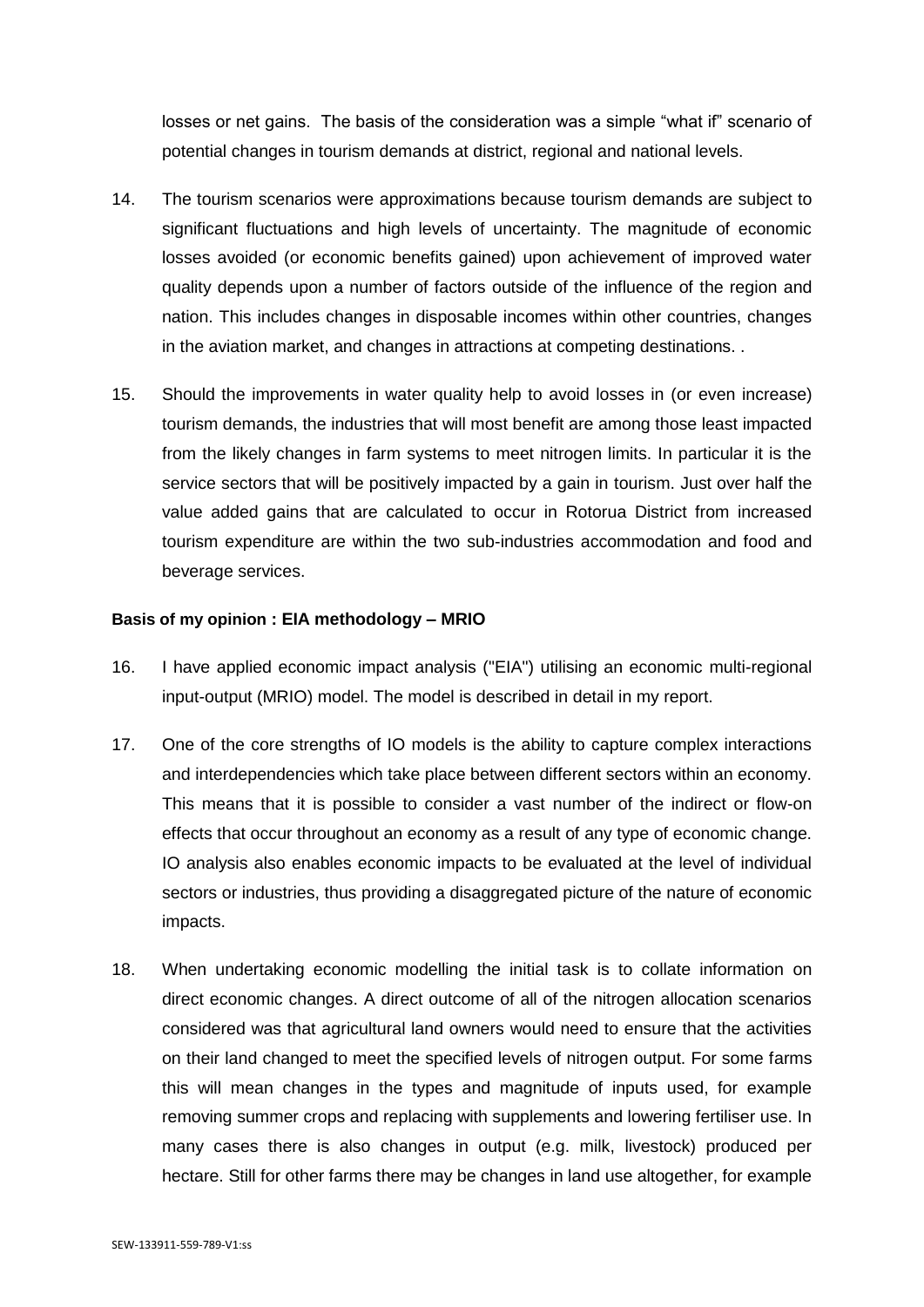from pastoral farming to forestry. Each set of changes will alter farm/ landowner budgets, potentially altering incomes generating from primary activities within the catchment as generated from farm wages/salaries and profits.

19. All of these direct changes in primary activities were provided to me in spreadsheets by Profession Graeme Doole as outputs from the catchment level modelling. These datasets were expenditure and revenue line items aggregated for the land use activities dairy, drystock, and forestry, the outlays and revenues calculated for land transition, and nitrogen trading revenues/costs. Additionally, Bay of Plenty Regional Council provided information on funds that were intended to be allocated towards the provision of advice and support for farmers, which was also included in the direct cost calculations.

### **Conclusion**

- 20. In my opinion, based on the economic input-output modelling undertaken, the sector ranges scenario (Scenario 8) is the most favourable (least cost) of the three nitrogen allocation options considered, assuming that trading frictions will exist. Regardless of the allocation option taken, there will be some adverse economic consequences generated for the district and regional economies as a result of the reorganisation of pastoral and forestry activities in the catchment. The sector range scenario represents the least change from the status quo, so limits the disruption. In total with optimum land use change, the value added generated from the district's pastoral and forestry industries is calculated to change by  $-\frac{6}{2015}$  2.6-3.2 million per year (representing 0.09% to 0.12% of the Rotorua district economy) depending on the nitrogen trading friction assumptions. Direct employment in these industries also falls by about 100 jobs (rounded to one significant figure), offset somewhat by about 20 additional jobs in forestry and related sectors.
- 21. Economic activities in the Rotorua catchment are interconnected with the wider district, regional and national economies. In absolute terms the nitrogen allocation schemes will overall cause greater value added and employment losses outside of Rotorua District than within the district. This results from backward and forward supply chain linkages, and reductions in consumer and government spending necessary to fund the incentives scheme, with flow-on impacts throughout the regional and national economies.